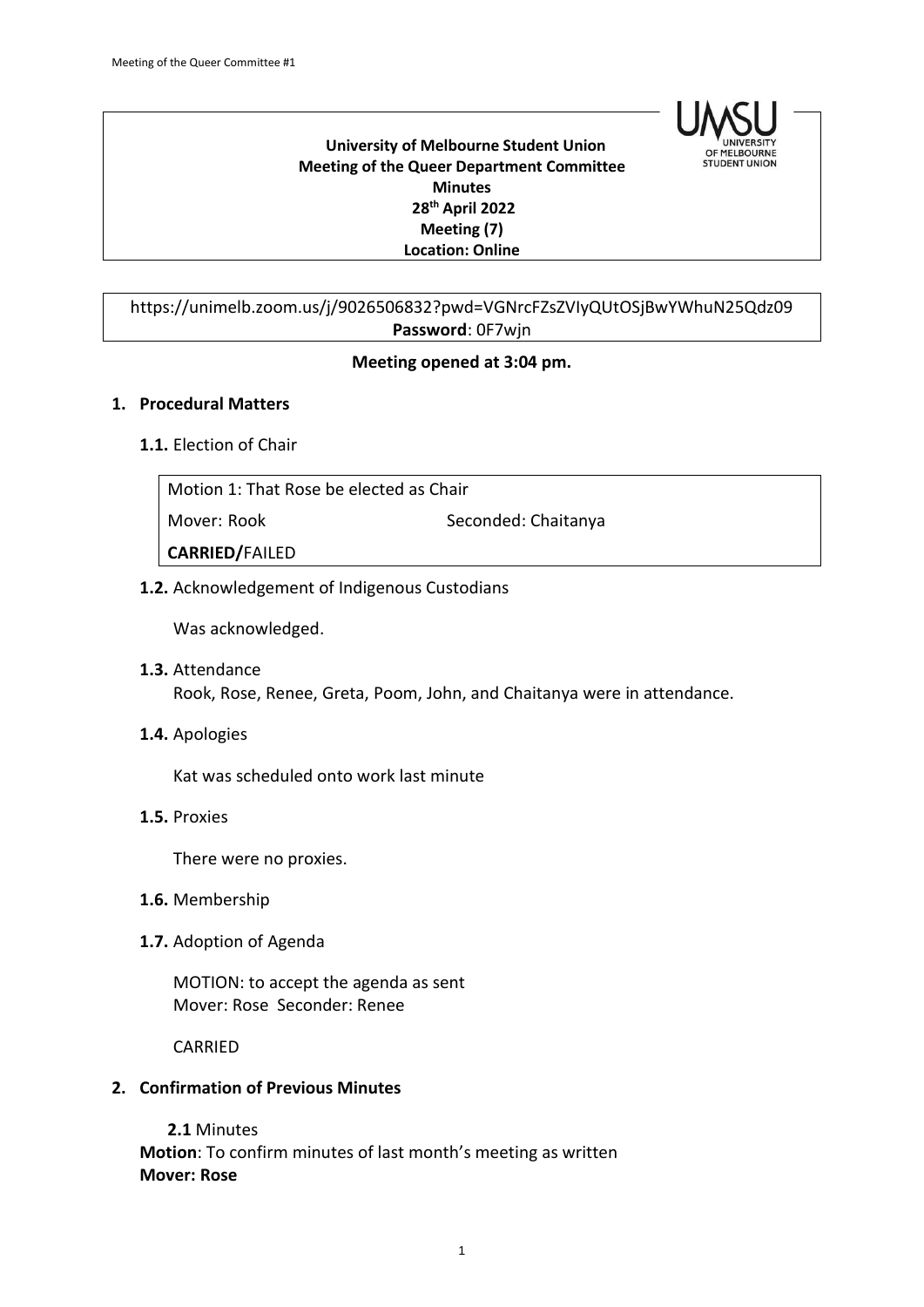# **Seconder: Renee Outcome: CARRIED**

## **3. Conflicts of Interest Declaration**

## **4. Matters Arising from the Minutes**

No matters arose from the minutes.

#### **5. Correspondence**

Rose and Rook discussed how they've been in contact with Ari Dunphy and Advocacy regarding the recent issues with Holly Lawford-Smith, as her debate on sex in policy was leaked and she was also discovered to have done a lecture in the UK on how conversion therapy isn't harmful to trans people.

## 6. **Office Bearer Reports**

Rose has been running multiple online workshops for QPAC on writing emails to Safer Communities on dealing with the Holly Lawford-Smith debate leak, as well as helping to create email templates and organising the Twitter campaign. They have also been running Queer Lunch, G&Ts with LGBTs, and Queer Film Night, plus helping set up and pack down the Queer x Disabilities Social, and

Rook has been doing a lot of work in dealing with Holly Lawford-Smith, working on the memo meant to accompany the petition going to the Academic Board asking to review PHIL20046 and drafting a statement to post on the UMSU Queer socials. They have also been organising the collectives as per usual and have been planning Queer Gym Night, the Queer x Dis Social (which wasn't successful and will warrant further discussion with the Disabilities Department on how to better cater to the intersection of queer and disabled students), and the Drag Makeup Workshop.

Motion: To accept the Office Bearer Reports en Bloc Mover: Rook Seconded: Renee **CARRIED**/FAILED

#### **7. Motions on Notice**

No motions on notice.

#### **8. Motions without Notice**

There was nothing to discuss here.

#### **9. Other Business**

Poom asked if committee/facilitators needed Working with Children checks. Rook said no.